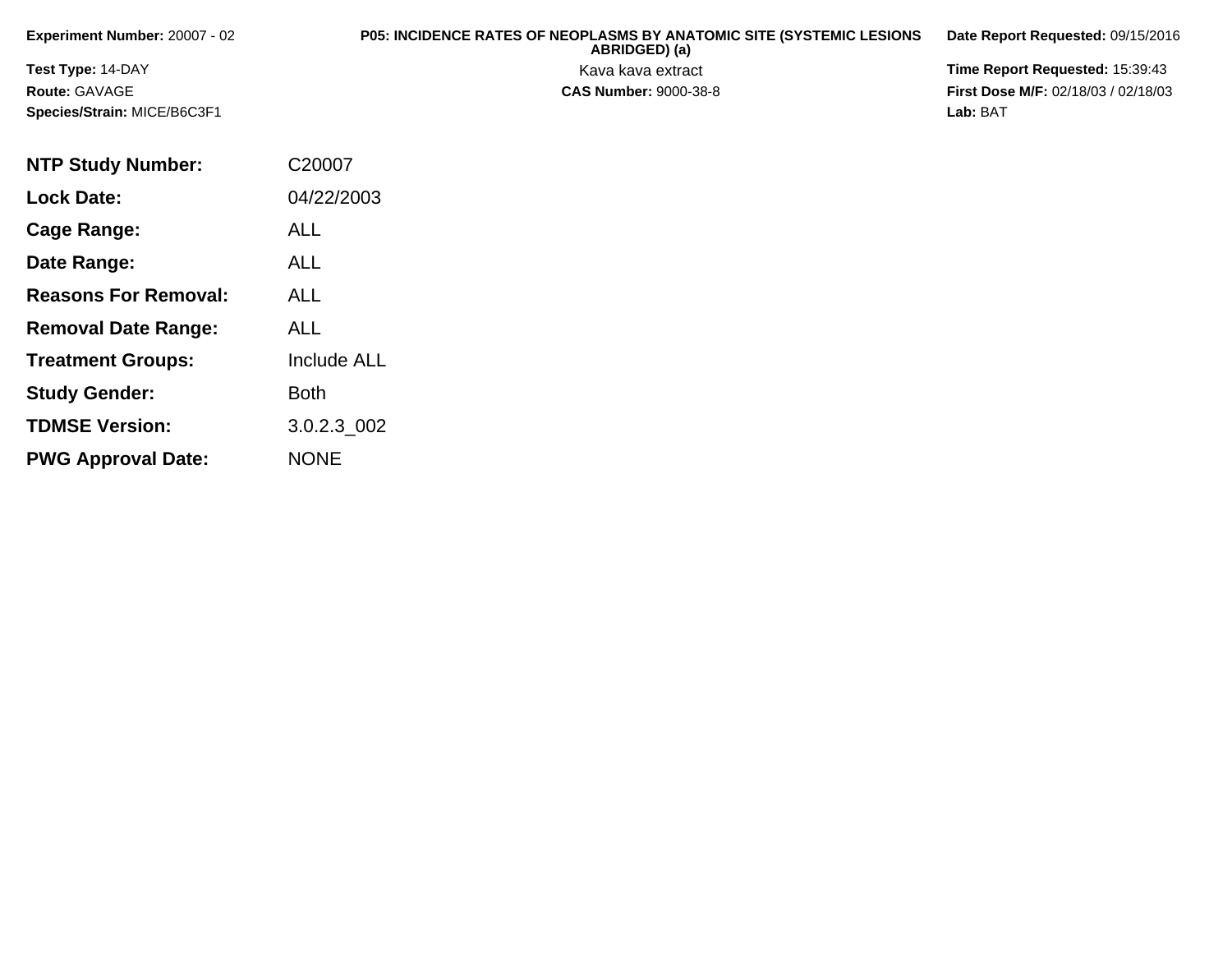| Experiment Number: 20007 - 02                                                                                                                                                                             | P05: INCIDENCE RATES OF NEOPLASMS BY ANATOMIC SITE (SYSTEMIC LESIONS | Date Report Requested: 09/15/2016<br>Time Report Requested: 15:39:43<br>First Dose M/F: 02/18/03 / 02/18/03<br>Lab: BAT |                          |                 |             |                       |
|-----------------------------------------------------------------------------------------------------------------------------------------------------------------------------------------------------------|----------------------------------------------------------------------|-------------------------------------------------------------------------------------------------------------------------|--------------------------|-----------------|-------------|-----------------------|
| Test Type: 14-DAY<br>Route: GAVAGE<br>Species/Strain: MICE/B6C3F1                                                                                                                                         |                                                                      |                                                                                                                         |                          |                 |             |                       |
| <b>B6C3F1 MICE MALE</b>                                                                                                                                                                                   | 0 G/KG                                                               | 0.125 G/KG                                                                                                              | 0.25 G/KG                | 0.5 G/KG        | 1.0 G/KG    | 2.0 G/KG              |
| <b>Disposition Summary</b>                                                                                                                                                                                |                                                                      |                                                                                                                         |                          |                 |             |                       |
| <b>Animals Initially In Study</b><br><b>Early Deaths</b><br><b>Moribund Sacrifice</b><br><b>Natural Death</b><br><b>Survivors</b><br><b>Terminal Sacrifice</b><br><b>Animals Examined Microscopically</b> | $\sqrt{5}$<br>5<br>5                                                 | 5<br>5                                                                                                                  | $\sqrt{5}$<br>$\sqrt{5}$ | 5<br>$\sqrt{5}$ | 5<br>5<br>5 | 5<br>1<br>1<br>3<br>5 |
| <b>ALIMENTARY SYSTEM</b>                                                                                                                                                                                  |                                                                      |                                                                                                                         |                          |                 |             |                       |
| Liver                                                                                                                                                                                                     | (5)                                                                  | (0)                                                                                                                     | (0)                      | (0)             | (5)         | (5)                   |
| CARDIOVASCULAR SYSTEM                                                                                                                                                                                     |                                                                      |                                                                                                                         |                          |                 |             |                       |
| None                                                                                                                                                                                                      |                                                                      |                                                                                                                         |                          |                 |             |                       |
| <b>ENDOCRINE SYSTEM</b>                                                                                                                                                                                   |                                                                      |                                                                                                                         |                          |                 |             |                       |
| None                                                                                                                                                                                                      |                                                                      |                                                                                                                         |                          |                 |             |                       |
| <b>GENERAL BODY SYSTEM</b>                                                                                                                                                                                |                                                                      |                                                                                                                         |                          |                 |             |                       |
| None                                                                                                                                                                                                      |                                                                      |                                                                                                                         |                          |                 |             |                       |
| <b>GENITAL SYSTEM</b>                                                                                                                                                                                     |                                                                      |                                                                                                                         |                          |                 |             |                       |
| None                                                                                                                                                                                                      |                                                                      |                                                                                                                         |                          |                 |             |                       |
| <b>HEMATOPOIETIC SYSTEM</b>                                                                                                                                                                               |                                                                      |                                                                                                                         |                          |                 |             |                       |
| None                                                                                                                                                                                                      |                                                                      |                                                                                                                         |                          |                 |             |                       |
| a - Number of animals examined microscopically at site and number of animals with lesion                                                                                                                  |                                                                      |                                                                                                                         |                          |                 |             |                       |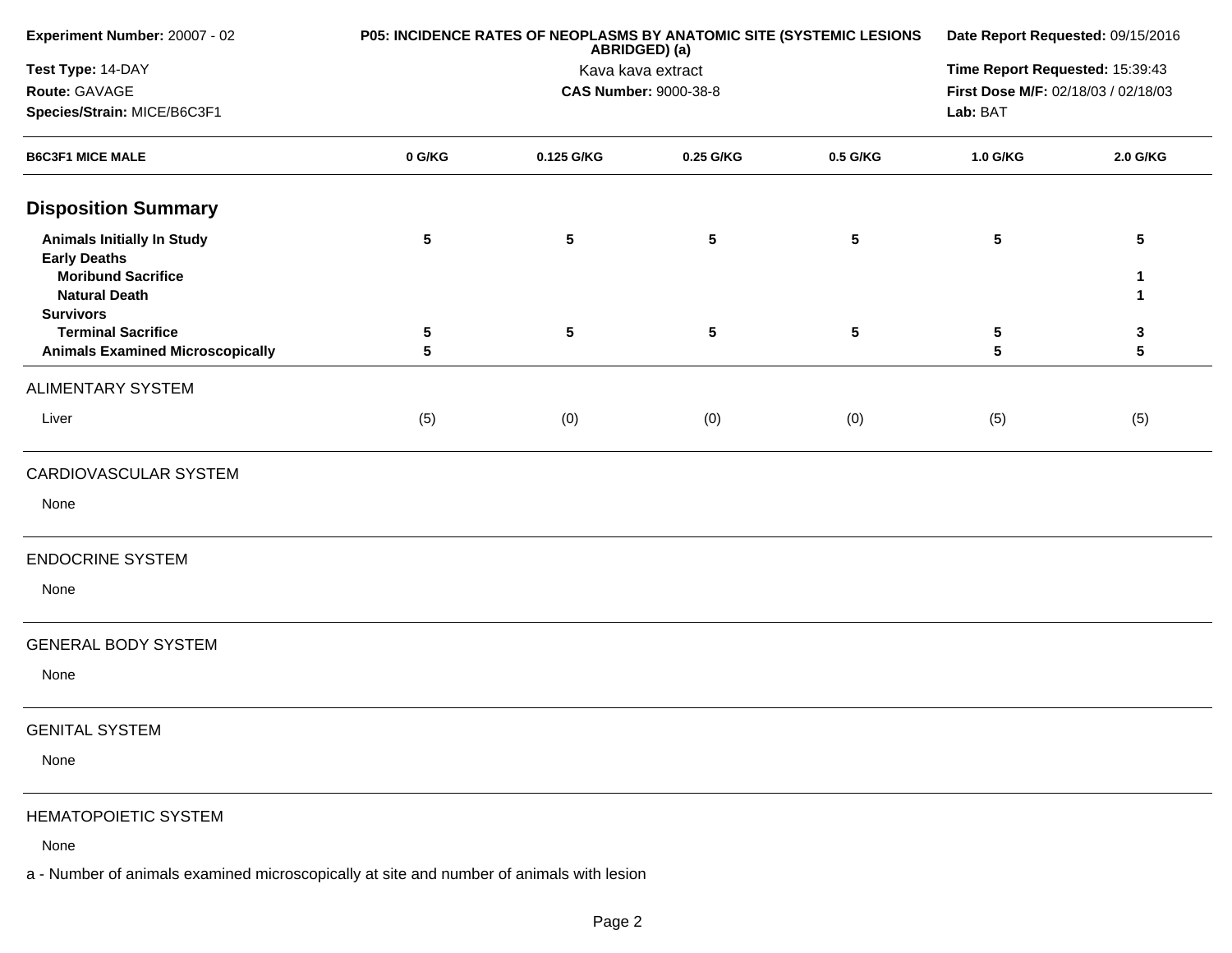| Experiment Number: 20007 - 02      |        | P05: INCIDENCE RATES OF NEOPLASMS BY ANATOMIC SITE (SYSTEMIC LESIONS<br>ABRIDGED) (a)<br>Kava kava extract<br><b>CAS Number: 9000-38-8</b> |                                                 |          |          |          |
|------------------------------------|--------|--------------------------------------------------------------------------------------------------------------------------------------------|-------------------------------------------------|----------|----------|----------|
| Test Type: 14-DAY<br>Route: GAVAGE |        |                                                                                                                                            |                                                 |          |          |          |
| Species/Strain: MICE/B6C3F1        |        |                                                                                                                                            | First Dose M/F: 02/18/03 / 02/18/03<br>Lab: BAT |          |          |          |
| <b>B6C3F1 MICE MALE</b>            | 0 G/KG | 0.125 G/KG                                                                                                                                 | 0.25 G/KG                                       | 0.5 G/KG | 1.0 G/KG | 2.0 G/KG |
| <b>INTEGUMENTARY SYSTEM</b>        |        |                                                                                                                                            |                                                 |          |          |          |
| None                               |        |                                                                                                                                            |                                                 |          |          |          |
| MUSCULOSKELETAL SYSTEM             |        |                                                                                                                                            |                                                 |          |          |          |
| None                               |        |                                                                                                                                            |                                                 |          |          |          |
| NERVOUS SYSTEM                     |        |                                                                                                                                            |                                                 |          |          |          |
| <b>Brain</b>                       | (5)    | (0)                                                                                                                                        | (0)                                             | (0)      | (0)      | (5)      |
| <b>RESPIRATORY SYSTEM</b>          |        |                                                                                                                                            |                                                 |          |          |          |
| Lung                               | (5)    | (0)                                                                                                                                        | (0)                                             | (0)      | (0)      | (5)      |
| SPECIAL SENSES SYSTEM              |        |                                                                                                                                            |                                                 |          |          |          |
| None                               |        |                                                                                                                                            |                                                 |          |          |          |
| <b>URINARY SYSTEM</b>              |        |                                                                                                                                            |                                                 |          |          |          |
| Kidney                             | (5)    | (0)                                                                                                                                        | (0)                                             | (0)      | (0)      | (5)      |
|                                    |        |                                                                                                                                            |                                                 |          |          |          |

a - Number of animals examined microscopically at site and number of animals with lesion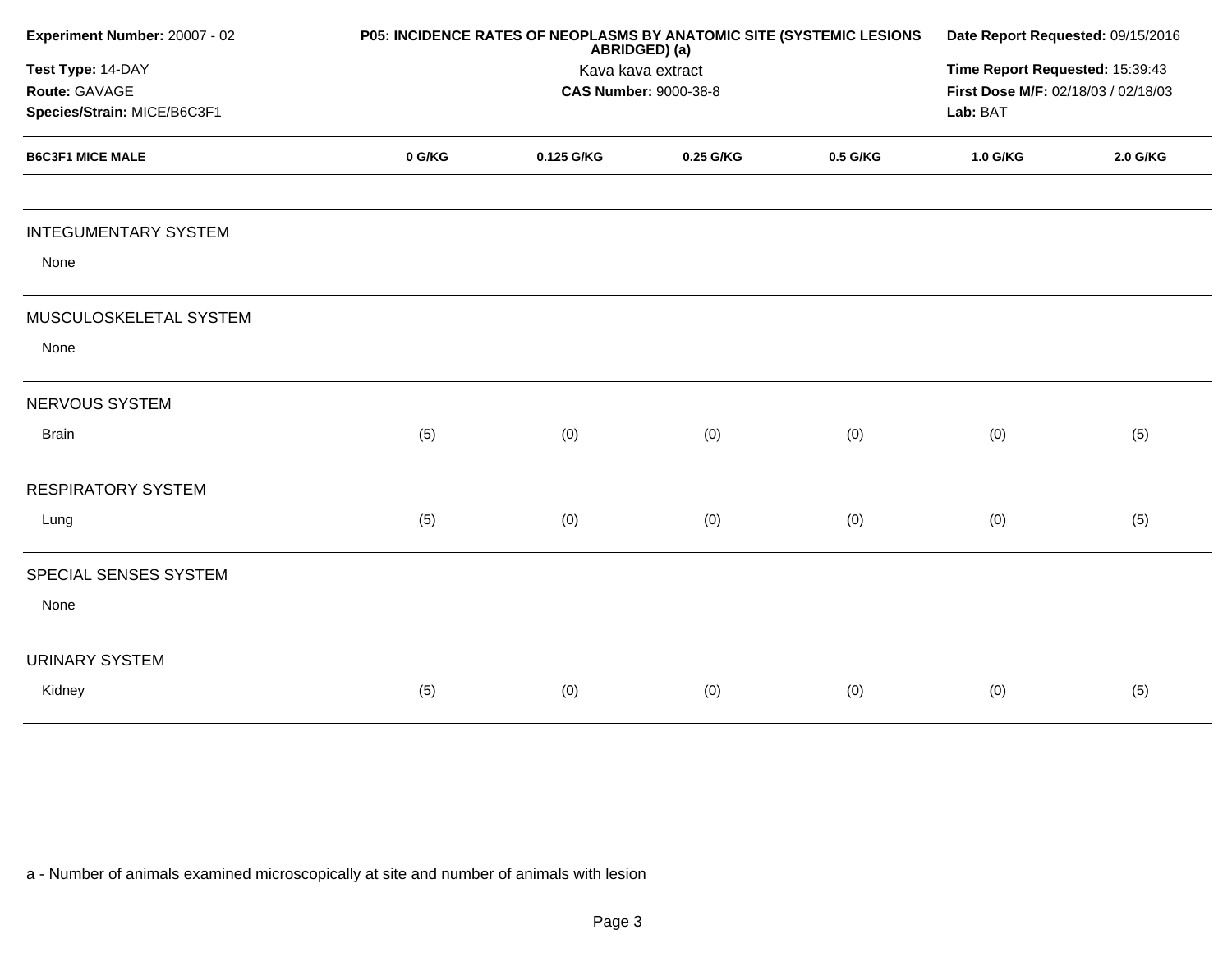| Experiment Number: 20007 - 02                                                       | P05: INCIDENCE RATES OF NEOPLASMS BY ANATOMIC SITE (SYSTEMIC LESIONS<br>ABRIDGED) (a) |            |                              |          |                                     | Date Report Requested: 09/15/2016 |  |
|-------------------------------------------------------------------------------------|---------------------------------------------------------------------------------------|------------|------------------------------|----------|-------------------------------------|-----------------------------------|--|
| Test Type: 14-DAY                                                                   |                                                                                       |            | Kava kava extract            |          | Time Report Requested: 15:39:43     |                                   |  |
| Route: GAVAGE                                                                       |                                                                                       |            | <b>CAS Number: 9000-38-8</b> |          | First Dose M/F: 02/18/03 / 02/18/03 |                                   |  |
| Species/Strain: MICE/B6C3F1                                                         |                                                                                       |            |                              |          | Lab: BAT                            |                                   |  |
| <b>B6C3F1 MICE MALE</b>                                                             | 0 G/KG                                                                                | 0.125 G/KG | 0.25 G/KG                    | 0.5 G/KG | 1.0 G/KG                            | 2.0 G/KG                          |  |
| <b>Tumor Summary for Males</b>                                                      |                                                                                       |            |                              |          |                                     |                                   |  |
| <b>Total Animals with Primary Neoplasms (b)</b><br><b>Total Primary Neoplasms</b>   |                                                                                       |            |                              |          |                                     |                                   |  |
| <b>Total Animals with Benign Neoplasms</b><br><b>Total Benign Neoplasms</b>         |                                                                                       |            |                              |          |                                     |                                   |  |
| <b>Total Animals with Malignant Neoplasms</b><br><b>Total Malignant Neoplasms</b>   |                                                                                       |            |                              |          |                                     |                                   |  |
| <b>Total Animals with Metastatic Neoplasms</b><br><b>Total Metastatic Neoplasms</b> |                                                                                       |            |                              |          |                                     |                                   |  |
| <b>Total Animals with Malignant Neoplasms</b><br><b>Uncertain Primary Site</b>      |                                                                                       |            |                              |          |                                     |                                   |  |
| <b>Total Animals with Neoplasms Uncertain-</b><br><b>Benign or Malignant</b>        |                                                                                       |            |                              |          |                                     |                                   |  |
| <b>Total Uncertain Neoplasms</b>                                                    |                                                                                       |            |                              |          |                                     |                                   |  |

\*\*\* END OF MALE \*\*\*

a - Number of animals examined microscopically at site and number of animals with lesion

b - Primary tumors: all tumors except metastatic tumors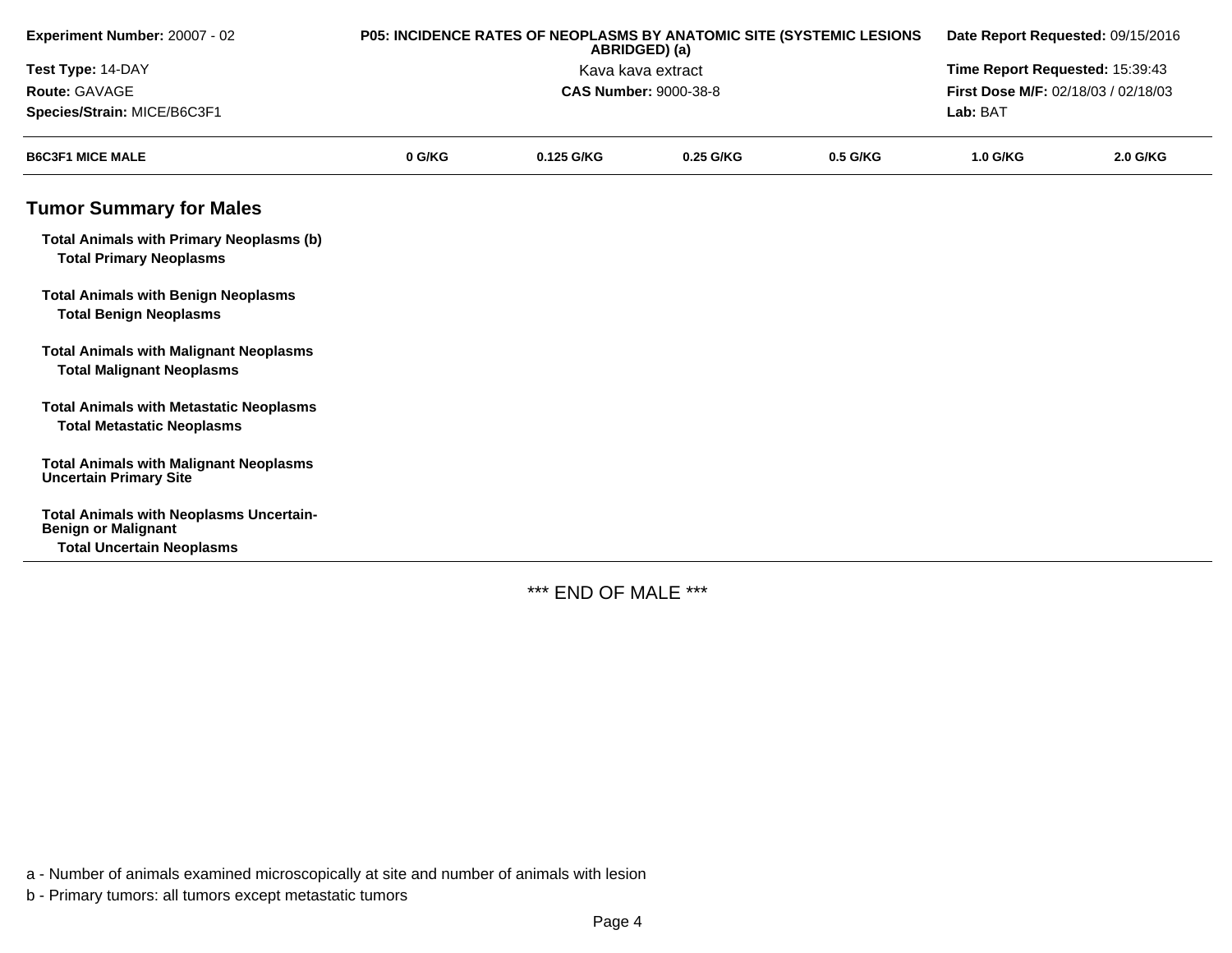| Experiment Number: 20007 - 02                                                | P05: INCIDENCE RATES OF NEOPLASMS BY ANATOMIC SITE (SYSTEMIC LESIONS<br>ABRIDGED) (a) |            |                              |                 | Date Report Requested: 09/15/2016   |                      |  |
|------------------------------------------------------------------------------|---------------------------------------------------------------------------------------|------------|------------------------------|-----------------|-------------------------------------|----------------------|--|
| Test Type: 14-DAY                                                            |                                                                                       |            | Kava kava extract            |                 | Time Report Requested: 15:39:43     |                      |  |
| Route: GAVAGE                                                                |                                                                                       |            | <b>CAS Number: 9000-38-8</b> |                 | First Dose M/F: 02/18/03 / 02/18/03 |                      |  |
| Species/Strain: MICE/B6C3F1                                                  |                                                                                       |            |                              |                 | Lab: BAT                            |                      |  |
| <b>B6C3F1 MICE FEMALE</b>                                                    | 0 G/KG                                                                                | 0.125 G/KG | 0.25 G/KG                    | 0.5 G/KG        | 1.0 G/KG                            | 2.0 G/KG             |  |
| <b>Disposition Summary</b>                                                   |                                                                                       |            |                              |                 |                                     |                      |  |
| <b>Animals Initially In Study</b><br><b>Early Deaths</b><br><b>Survivors</b> | 5                                                                                     | 5          | $5\phantom{.0}$              | 5               | 5                                   | $5\phantom{.0}$      |  |
| <b>Terminal Sacrifice</b><br><b>Animals Examined Microscopically</b>         | 5<br>5                                                                                | $\sqrt{5}$ | $5\phantom{.0}$              | $5\phantom{.0}$ | 5<br>5                              | 5<br>$5\phantom{.0}$ |  |
| <b>ALIMENTARY SYSTEM</b>                                                     |                                                                                       |            |                              |                 |                                     |                      |  |
| Liver                                                                        | (5)                                                                                   | (0)        | (0)                          | (0)             | (5)                                 | (5)                  |  |
| CARDIOVASCULAR SYSTEM                                                        |                                                                                       |            |                              |                 |                                     |                      |  |
| None                                                                         |                                                                                       |            |                              |                 |                                     |                      |  |
| <b>ENDOCRINE SYSTEM</b>                                                      |                                                                                       |            |                              |                 |                                     |                      |  |
| None                                                                         |                                                                                       |            |                              |                 |                                     |                      |  |
| <b>GENERAL BODY SYSTEM</b>                                                   |                                                                                       |            |                              |                 |                                     |                      |  |
| None                                                                         |                                                                                       |            |                              |                 |                                     |                      |  |
| <b>GENITAL SYSTEM</b>                                                        |                                                                                       |            |                              |                 |                                     |                      |  |
| None                                                                         |                                                                                       |            |                              |                 |                                     |                      |  |
| <b>HEMATOPOIETIC SYSTEM</b>                                                  |                                                                                       |            |                              |                 |                                     |                      |  |
| None                                                                         |                                                                                       |            |                              |                 |                                     |                      |  |
|                                                                              |                                                                                       |            |                              |                 |                                     |                      |  |

a - Number of animals examined microscopically at site and number of animals with lesion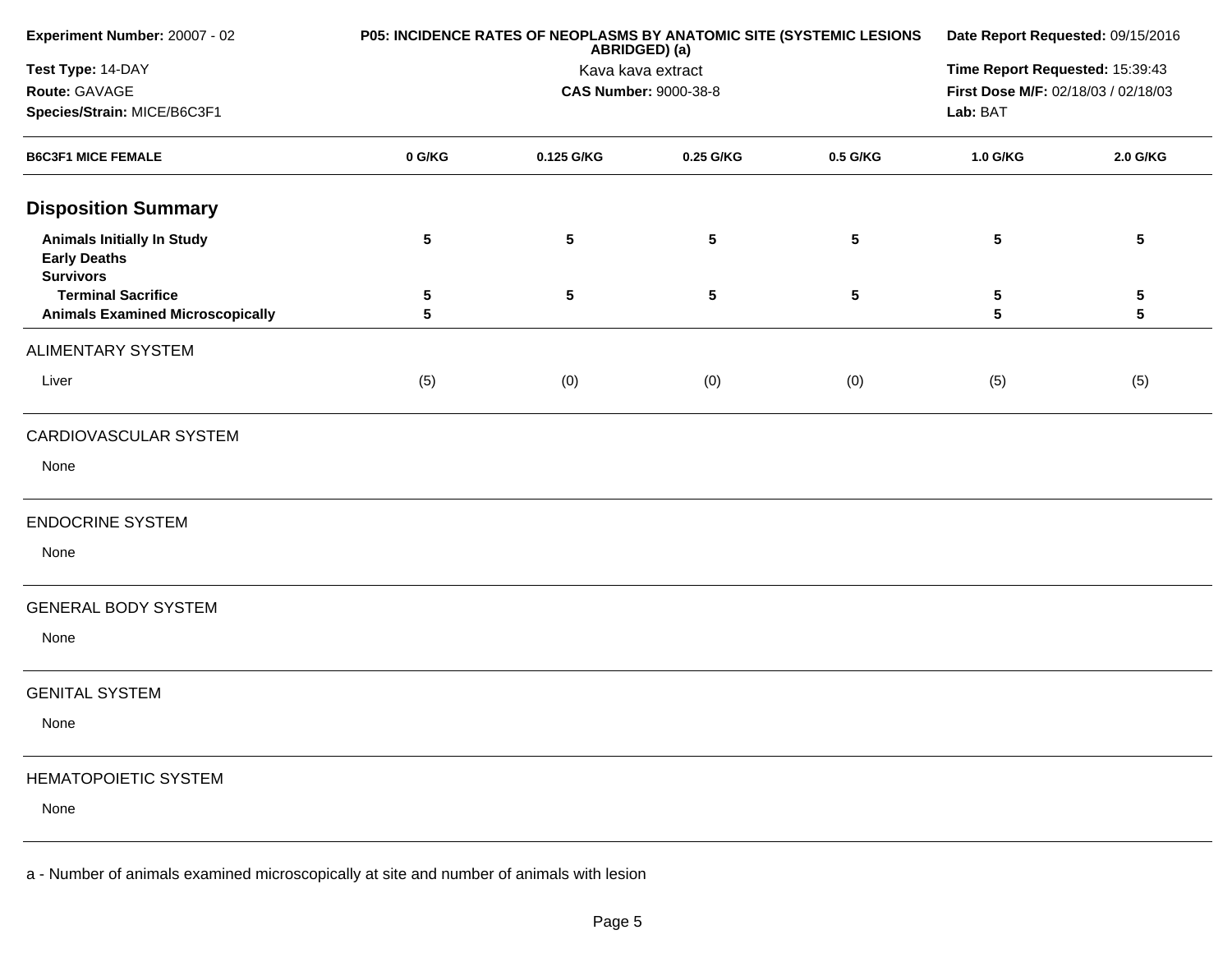| P05: INCIDENCE RATES OF NEOPLASMS BY ANATOMIC SITE (SYSTEMIC LESIONS<br>ABRIDGED) (a)<br>Kava kava extract<br><b>CAS Number: 9000-38-8</b> |     |     |     |     | Date Report Requested: 09/15/2016<br>Time Report Requested: 15:39:43<br>First Dose M/F: 02/18/03 / 02/18/03<br>Lab: BAT |  |
|--------------------------------------------------------------------------------------------------------------------------------------------|-----|-----|-----|-----|-------------------------------------------------------------------------------------------------------------------------|--|
|                                                                                                                                            |     |     |     |     |                                                                                                                         |  |
|                                                                                                                                            |     |     |     |     |                                                                                                                         |  |
|                                                                                                                                            |     |     |     |     |                                                                                                                         |  |
|                                                                                                                                            |     |     |     |     |                                                                                                                         |  |
|                                                                                                                                            |     |     |     |     |                                                                                                                         |  |
|                                                                                                                                            |     |     |     |     |                                                                                                                         |  |
| (5)                                                                                                                                        | (0) | (0) | (0) | (0) | (5)                                                                                                                     |  |
|                                                                                                                                            |     |     |     |     |                                                                                                                         |  |
| (5)                                                                                                                                        | (0) | (0) | (0) | (0) | (5)                                                                                                                     |  |
|                                                                                                                                            |     |     |     |     |                                                                                                                         |  |
|                                                                                                                                            |     |     |     |     |                                                                                                                         |  |
|                                                                                                                                            |     |     |     |     |                                                                                                                         |  |
| (5)                                                                                                                                        | (0) | (0) | (0) | (0) | (5)                                                                                                                     |  |
|                                                                                                                                            |     |     |     |     |                                                                                                                         |  |

a - Number of animals examined microscopically at site and number of animals with lesion